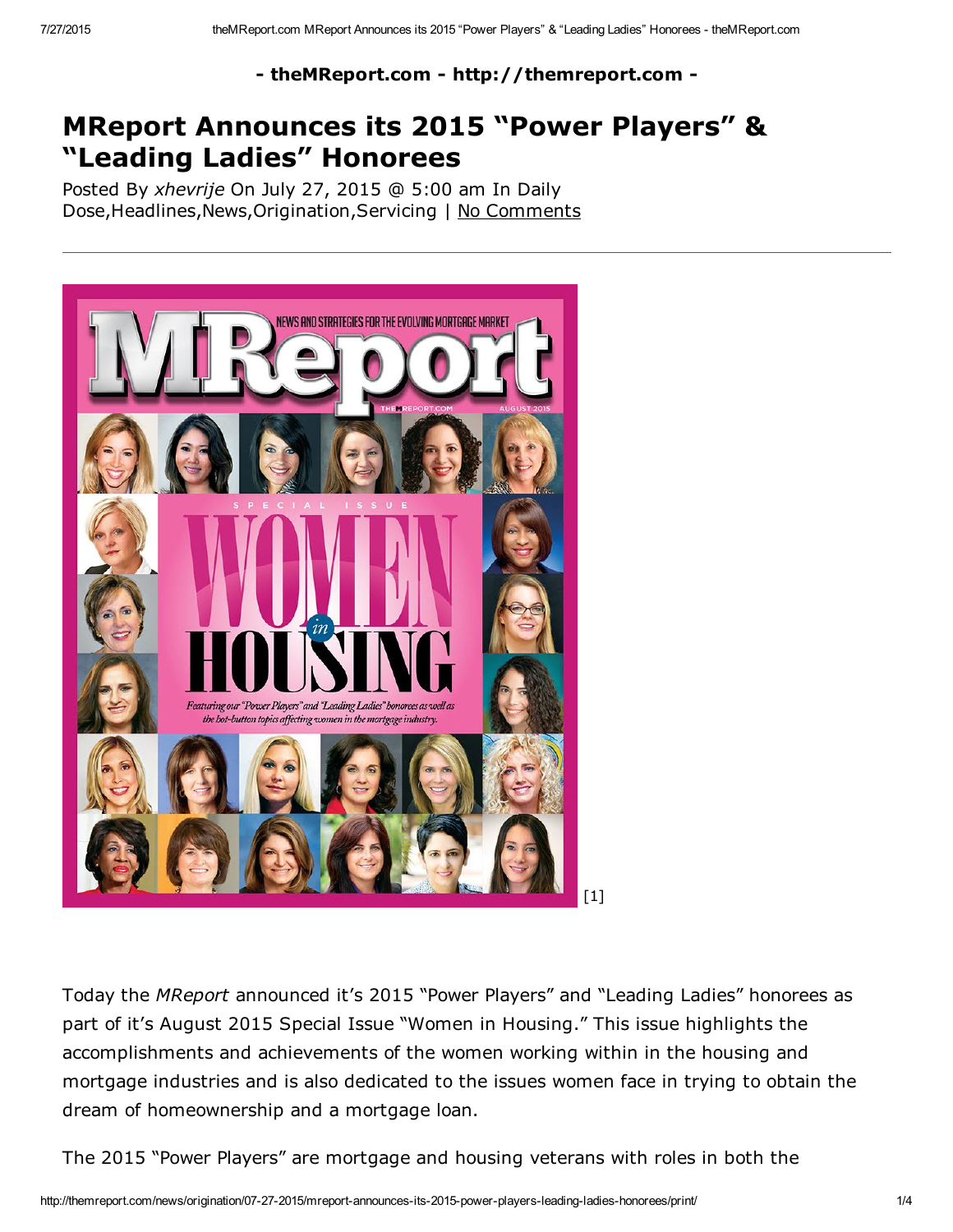government and private sector. In addition to powerful female leaders, 40 additional women were selected for *MReport*'s 2015 "Leading Ladies" list. The women selected for this honor were nominated by their peers in the industry, who cited all the qualities that make them strong leaders—such as their intelligence, drive, and pursuit of innovation.

*MReport*'s Women in Housing honorees will also be acknowledged at the Women in [Homeownership](http://thefivestar.com/fsc/events/women-in-housing-leadership-summit/) Leadership Forum <sup>[2]</sup> at the Five Star [Conference](http://thefivestar.com/fsc/) <sup>[3]</sup>on Friday, September 18, 2015 at 1:15 PM to 2:15 PM, where the keynote speaker will be the Honorable Sheila Bair (FDIC Chairperson 2006-2011). Bair was the 19th Chairperson of the U.S. Federal Deposit Insurance Corporation (FDIC) from 2006-2011 and has an extensive background in banking and finance in a career that has taken her from Capitol Hill, to academia, to the highest levels of government. Additional speakers include "Power Players" Mary Frances Burleson, Kathryn Madison, and Kathleen Malone.

"The female leaders working in the housing and mortgage industry are indispensible," said Five Star President and CEO Ed Delgado. "Through the recognition of the *MReport* and the Women in Housing Leadership Forum, a spotlight will be put on the innovators shaping our industry."

### 2015 "Power Players"

Christina Boyle, SVP and Head of Single-Family Sales and Relationship Management, Freddie Mac

Mary Frances Burleson, President and CEO of Ebby Halliday Real Estate, Inc.

Kathryn Madison, CEO, HSBC Finance Corp.

Laurie Maggiano, Program Manager for Servicing and Secondary Markets, Consumer Financial Protection Bureau

Kathleen Malone, SVP of Business Architecture for Customer Excellence, Wells Fargo Home Lending

Congresswoman Maxine Waters (D-California)

## 2015 "Leading Ladies"

Jill Kravig Burns, EVP, Mountain West Financial, Inc. Aviva Bush, SVP, Closing and Title, Green River Capital Donna Clayton, SVP, Chief Compliance Officer, LenderLive Network, Inc. Jody Collup, VP of Marketing, Global DMS Jennie Craig, VP of Marketing Programs & Media Relations, Stewart Title Sandy Dunst, VP of Claims Operations, MGIC Melanie A. Feliciano, Chief Legal Officer, DocMagic, Inc. Michelle Garcia Gilbert, Managing Partner, Gilbert Garcia Group, P.A. Barbara Goose, Global Chief Marketing Officer, Altisource Portfolio Solutions S.A.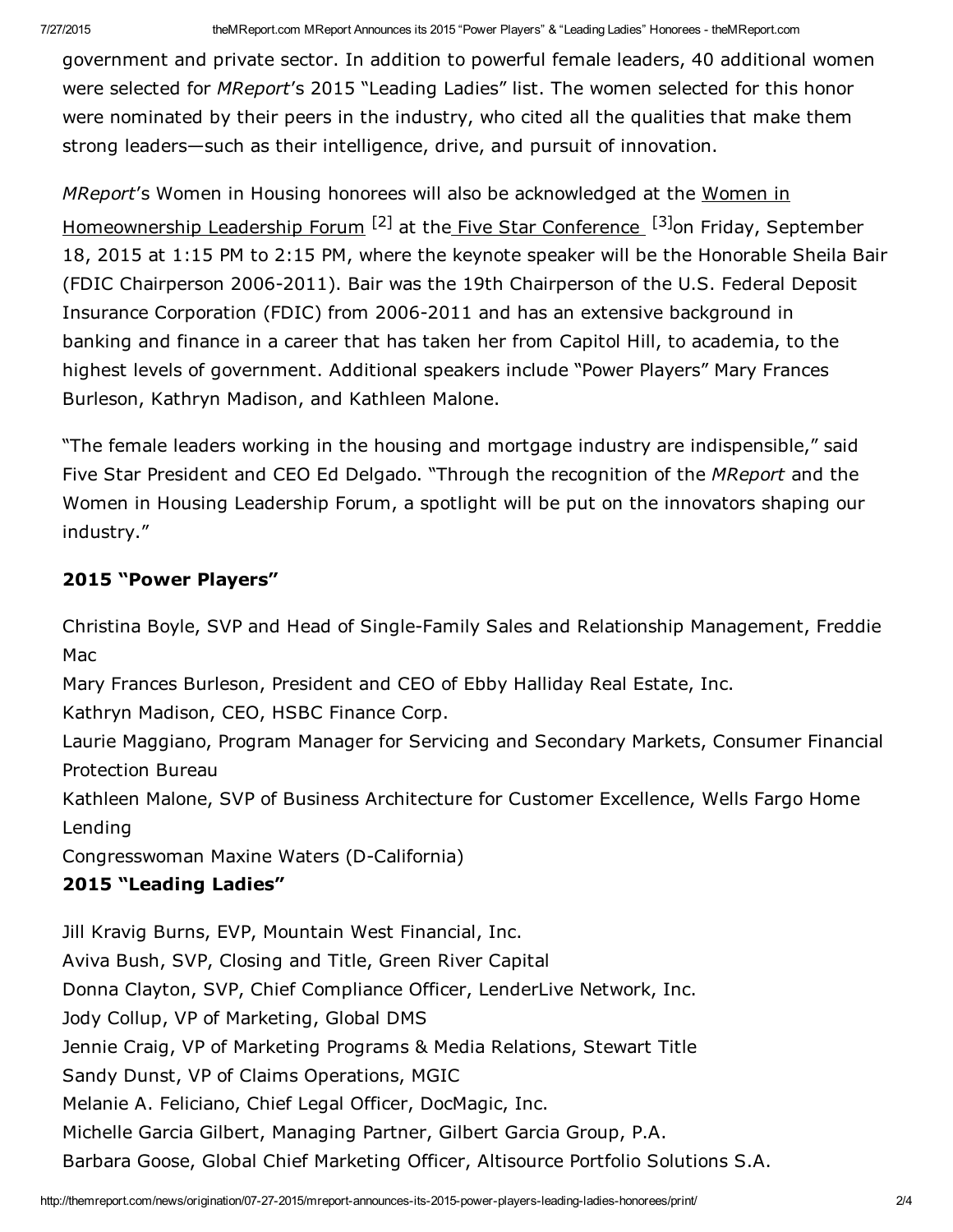J.K. Huey, SVP, Wells Fargo Home Mortgage Erika Lance, CIO, Nationwide Title Clearing Erin Lantz, VP of Mortgages, Zillow Inc. Rayman Mathoda, President, Genesis Capital and Hudson & Marshall Claudia J. Merkle, EVP, Chief of Insurance Operations, National MI Dawn Enoch Moore, CEO, Allegiance Title Company Miriam Moore, Division President, Default Services ServiceLink, a Black Knight Company Mary Plumleigh, National Operations Manager, Mid America Mortgage, Inc. Nancy G. Pratt, VP of Operations and eStrategy, Pavaso Patricia Raymo, EVP and COO, Mortgage Master, Inc., a division of LoanDepot Nela Richardson, Chief Economist, Redfin Kortney Rollinger, SVP of Program Management, RoundPoint Mortgage Servicing Corporation Donna Schmidt, Managing Director, DLS Servicing Consultants, LLC, and WaterfallCalc.com, LLC Jennifer Sells, EVP of Operations and Client Relations, eMortgage Logic Karen L. Spagna, SVP, East Division Home Equity and Mortgage Fulfillment Executive, Bank of America Amie Sparks-Beebe, CEO and President, A2Z Field Services Carolyn Thompson, Owner, A-Son's Construction, Inc. Cheryl Travis-Johnson, EVP and COO, VRM Mortgage Services Cristy Ward, Chief Strategy Officer, Mortgage Connect, L.P. Ramie Word, VP of Foreclosure, Nationstar Mortgage, LLC Annalisa Crisafulli Xioutas, President and CEO, Realty Trust Advisors 2015 Leading Ladies—Emerging Leaders (35 years old and under)

Cari Burris, Co-founder, Director of Operations, Nationwide Appraisal Network

Morgan Clemmons, Compliance Attorney, Aldridge Pite LLP

Dana Gipson, Senior Director of Operations, Digital Risk Mortgage Services

Christy Kirby, Senior Underwriter/Team Lead, Bank South Mortgage, LLC

Dominique Macuso, Capital Markets Senior Trader, W.J. Bradley Mortgage Capital LLC

Bridget Miles, Senior Manager, Key Client Initiatives, Clayton Fixed Income Services Gracie Morrow, VP of Sales, Guardian Mortgage

Megan Reese, VP of Operations, Mortgage Contracting Services, LLC

Ronya Rjaile, SVP, Operations, Parkside Lending

Dayna Silver, Director, Strategic Development, Mortgage Quality Management & Research, LLC

To read in-depth profiles on all our [honorees,](http://digital.themreport.com/h/c/1147-themreport) click [here,](http://themreport.com/wp-content/uploads/sites/28/2015/07/WIH.pdf)  $^{[4]}$  or check out the August 2015 Issue of the *MReport* [5]!